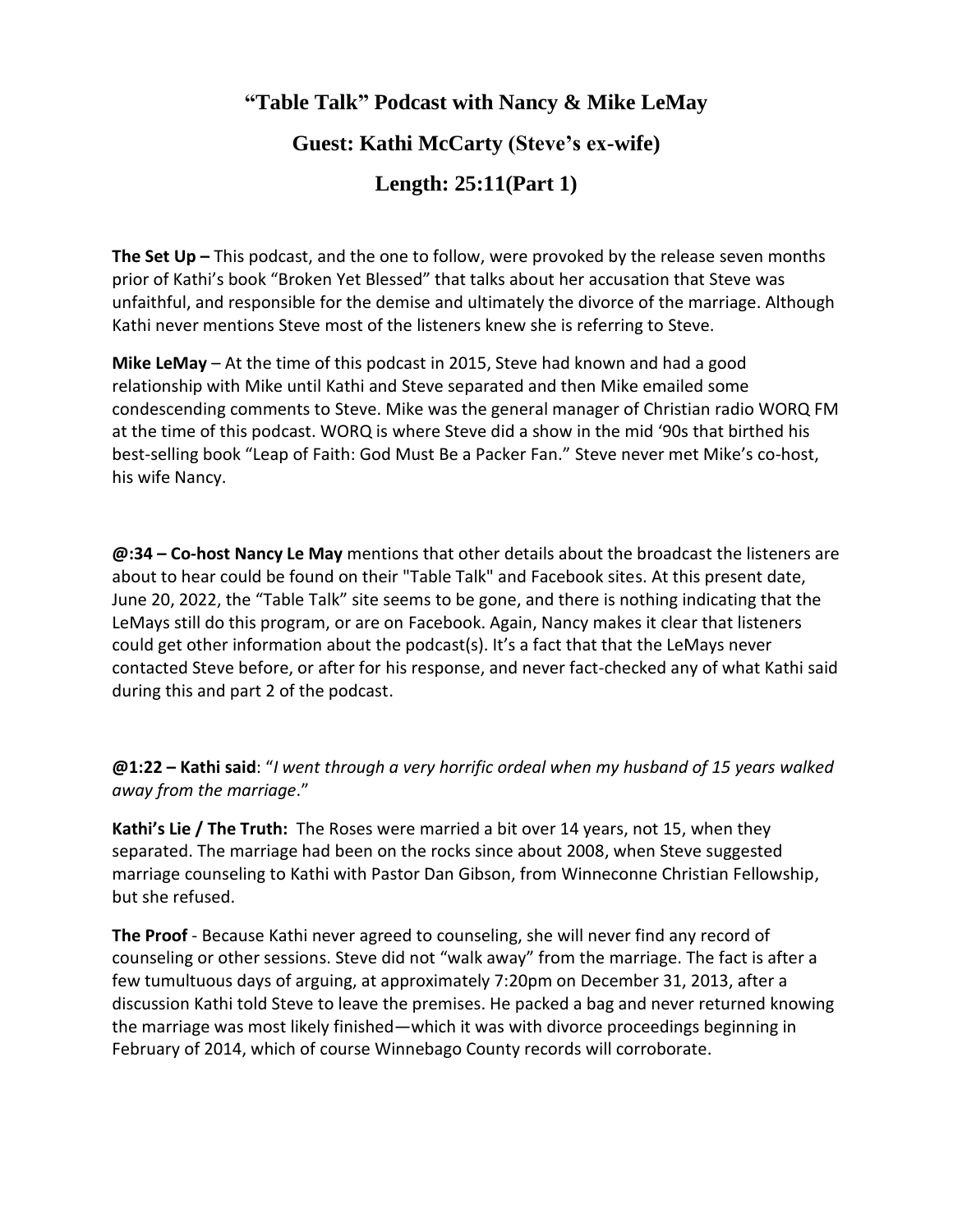#### **@3:11 – Kathi said:** "*He left me when I was "critically ill*".

**Kathi's Lie / The Truth:** This is not true. Since Steve met Kathi in 1998, she has spread this story to me and others about being in stage 3-4 kidney failure. Although her kidneys were—and still may be weak—this this was a terrible embellishment. She perpetuated this story for sympathy from Steve and others in the church, and she got it.

**The Proof** – Kathi never ever presented a medical or other report to Steve that her kidneys were damaged—or also to the church, Cornerstone in Menasha, where she regularly shared this embellishment with the congregation.

#### **@3:25 – Kathi said**: "*God*, *I have been faithful to you for 40 years*."

**Kathi's Lie / The Truth:** Steve has written documentation in his daily journals that he has kept since July of 1994 that Kathi snuck down from her home in Stephenson, Michigan, leaving her second husband Mike Pollard, who she was still married to and living with, and her special needs daughter Sarah, on at least 20 occasions, over the summer of 1998 until her divorce in 1999. On those occasions she did commit adultery with Steve and he will confess to that sin with Kathi.

**The Proof** – Steve has very detailed journals of their relationship that began in 1998, including proof of locations, times and days where they committed adultery.

#### **@3:44 – Kathi said**: "*He left me when we were on the cusp of bankruptcy*."

**Kathi's Lie / The Truth**: The Roses were doing very well financially at the time of the separation. This was another attempt for Kathi to receive sympathy and needs met from the church and others.

**The Proof** – Winnebago County divorce financial disclosure statements will prove that Kathi had a \$40,000 annual job as a pastor; they still had about \$12,000 left the Winners Success Network business account from the \$120,000 that Steve had procured from Johnsonville in 2013 to produce the "Coincidence or Godincidence" 13–week TV series. Kathi was also receiving \$800 per month in Social Security disability benefits for the care of her special needs daughter, Sarah. The Roses had about \$8,000 in personal savings at Lakeview Credit Union (now Verve) in Neenah; hundreds more in cash in the house, and about \$65,000 in equity in the home, credit cards and a good line of credit if they would have needed it, which they did not. It's worth noting that on the night the Roses separated, Steve asked Kathi for the business checkbook with the \$12,000—Steve took it—and a few days later Steve learned that Kathi had stolen \$6,000 of it at the behest of her friend and attorney Sally McCarthy-Godlewski.

**@5:16 – Kathi said**: "*I began dating him* (Steve) *when I was in the middle of a divorce from her previous husband* (Mike Pollard)."